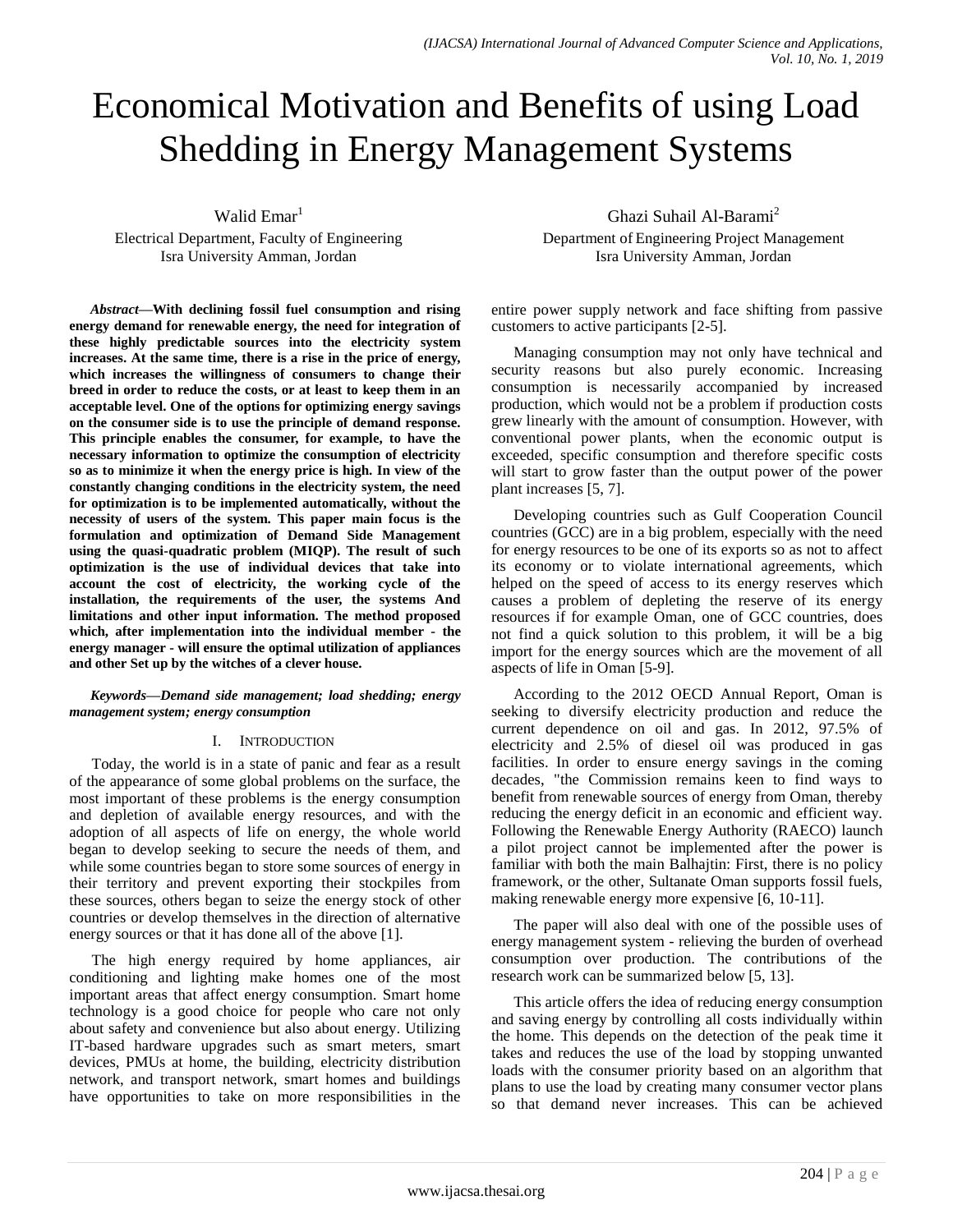individually and among many users of the community or region.

The result of this paper should be an efficient and effective way of managing hardware and home and intelligent buildings through DSM. The paper path should check the DSM optimization and control approach for load management specified in homes and among multiple users of the community or region.

### II. ANALYSIS OF HOUSEHOLD ELECTRICAL APPLIANCES

#### *A. Electricity Consumption at Homes*

Household consumption growth can be explained by the large-scale use of older inefficient appliances as well as by the increase in the number of electrical appliances. Today, many households have two to three television sets, refrigerators and freezers, and increasingly we have laundry or air conditioners. Also worth mentioning is the growing number of entertaining electronics, without which today one cannot imagine everyday life. In addition, the number of family houses and large apartments is growing (residential area is growing) [12].



Fig. 1. Breakddown of Electricity Consumption in Households.

| TABLE L | <b>DISTRIBUTION OF ELECTRICITY CONSUMPTION IN</b> |
|---------|---------------------------------------------------|
|         | HOUSEHOLDS - TOTAL                                |

| <b>Heating</b> | <b>Water heating</b> | Other electrical appliances |
|----------------|----------------------|-----------------------------|
| 60%            | 20%                  | 20%                         |

TABLE II. BREAKDOWN OF ELECTRICITY CONSUMPTION IN HOUSEHOLDS OTHER ELECTRICAL APPLIANCES

| Cooling technology            | 18%   |
|-------------------------------|-------|
| Washing technology            | 13%   |
| Food and beverage preparation | 20,7% |
| Video technology              | 8,3%  |
| Audio technique               | 2,8%  |
| Office equipment              | 13,7% |
| Lighting                      | 16,6% |
| Other                         | 6.9%  |

Fig. 1 shows an interesting difference between the trend of energy consumption for heating and the consumption of energy for the operation of domestic appliances. In recent years, there has been a significant tightening of standards for the thermal properties of buildings and consequently a corresponding reduction in energy consumption for heating newly built or refurbished houses. However, electricity consumption for normal household operation has increased. According to the average values of the information sources [1], electricity consumption in households is broken down as below.

Every household is of course different. They differ not only in the size and type of living space, the number of people, the equipment of the electrical appliance, but also in their lifestyle. This also corresponds to the range of values as shown in Tables 1 and 2 [14]. The current assumptions relevant directly for the prediction of electricity consumption of small households-households can be summarized in the following points:

- Predictions assume significant energy savings for heating associated with lower energy performance of buildings.
- The forecasts also include the assumption of savings associated with the continuous renewal of electrical appliances, respectively.
- The amount and use of household electrical appliances tends to grow, resulting in increased consumption not only in the other consumption sub-sector but also overall.

Between 2014 and 2040, the prediction, according to the reference scenario, predicts the following savings in electricity consumption [1]:

- Electric heating a 22% drop in specific consumption.
- DHW heating by electricity a fall in specific consumption by 18%.

Every household is of course different. They differ not only in the size and type of living space, the number of people, the equipment of the electrical appliance, but also in their lifestyle. This also corresponds to the range of values in the table above.

The prediction of electricity consumption is generated separately for the two main areas of consumption: the manufacturing sphere and the sphere of households. The former is reflected from economic forecasting at macroeconomic level, while the second uses demographic projections, particularly projections of households [15-19].

Therefore, any increase in electricity production induced by increased consumption at a given moment will cause an increase in the price of electricity on the market. From Fig. 2 and 3 it is evident that the increase in the load and therefore the electricity price on the daily market occurs in the morning and in the morning hours before noon and in the evening peak. By managing consumption, we try to limit these peaks by reducing demand and, ultimately, to save production costs [1, 11, 20].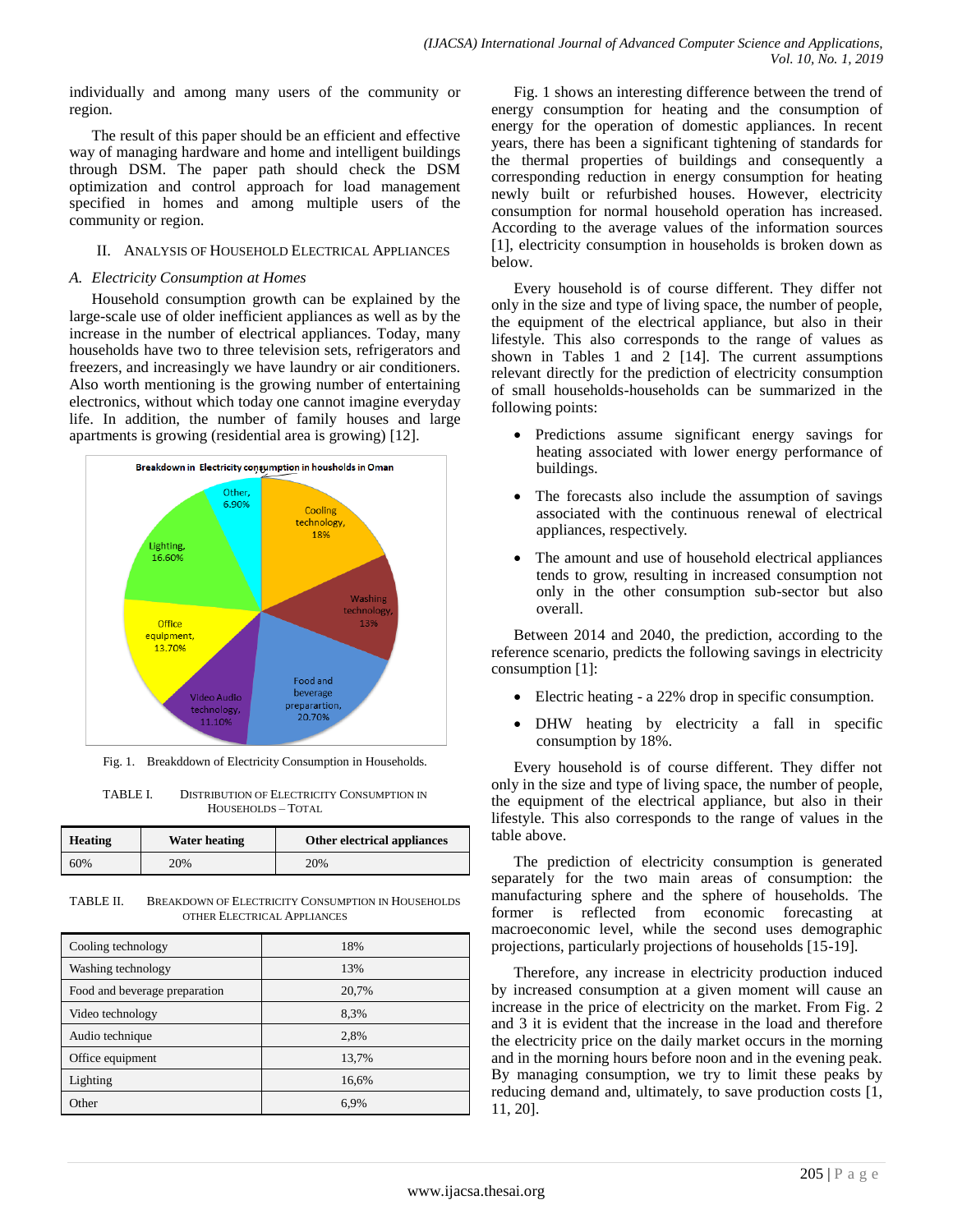

Fig. 2. Example of Power System Load.



Fig. 3. Example of Electrical Energy Price in the Market.

### *B. Electricity Production and Consumption in Gulf States*

Most Gulf Cooperation Council (GCC) Member States produce and consume electricity produced within national borders [5]. Production, consumption and maximum load are listed below in Table 3.

**Source:** Kingdom of Bahrain Electricity & Water Authority, Kuwait Ministry of Electricity & Water, Oman Power and Water Procurement Company, Qatar Electricity & Water Corporation, Saudi Electricity Company, Electricity & Cogeneration Regulatory Authority, Abu Dhabi Water and Electricity Company, Dubai Electricity and Water Authority, Sharjah Electricity and Water Authority, Federal Energy and Water Authority, KAPSARC.

The analysis carried out as part of this exploratory study have highlighted a number of interesting trends and have begun to identify energy consumption and saving opportunities that need further investigation and study.

TABLE III. ELECTRICITY PRODUCTION AND CONSUMTION IN GCC **COUNTRIES** 

| Country      | <b>Production</b><br>[TWh] | <b>Consumption</b><br>[TWh] | <b>Peak load</b><br>[GW] |  |  |
|--------------|----------------------------|-----------------------------|--------------------------|--|--|
| Oman         | 31.3                       | 31.3                        | 6.1                      |  |  |
| Bahrain      | 14.1                       | 12.6                        | 2.9                      |  |  |
| Kuwait       | 68.3                       | 60.5                        | 12.8                     |  |  |
| Oatar        | 38.7                       | 36.1                        | 6.7                      |  |  |
| Saudi Arabia | 304.2                      | 274.5                       | 56.6                     |  |  |
| <b>UAE</b>   | 116.6                      | 121.7                       | 20.6                     |  |  |

#### III. MATHEMATICAL MODEL FOR THE OPTIMAL SOLUTION

The second area of economic interest where consumption increases are the loss of electricity due to transmission and distribution of electricity to end users. Technical losses that are not caused by human causes can be divided into losses in the lines and losses in voltage transformation. It can be seen from formula (1) that line losses are directly proportional to the quadrant of the maximum current, so the effort to control consumption is therefore to limit the peak of the load during the day, especially morning and evening [18].

$$
N_{pT} = \frac{3\rho l}{10^3 A} I_{mT}^2 n_{mT} (k_{mT}, j, T_{pT})
$$
 (1)

where

 $N_{pT}$ : the costs of losses in the power lines in T-year [USD]

ρ: electrical resistivity of the line  $[Ω.mm2.m^{-1}]$ 

- *l*: power line length [m]
- A: wire cross section  $\text{[mm}^2\text{]}$
- $I<sub>mT</sub>$ : maximum load of the line in the T-th year [A]
- $n_{mT}$ : Marginal Costs to Measure losses in the line in the T-Year [USD / kW]
- $k<sub>mT</sub>$ : the coefficient of the maximum loss in the T-year
- j: voltage line level
- $T_{pT}$ : period of total losses in the T-th year [h]

A similar case occurs due to losses as a result of voltage transformation. Here, the losses are dependent on the transformer's maximum load quadrant as seen from the transformer losses calculation formula (2) [17].

$$
N_{trT} = P_o(n_{pj} + T_{pr} n_{wj}) + P_{kn} \frac{S_{mT}^2}{S_n^2} (n_{pj} + T_z n_{wj})
$$
 (2)

Where

 $N_{\text{tr}T}$ : the cost of losses in the transformer in the T-th year

P<sub>0</sub>: rated transformer losses at open circuit.

- Pkn : rated transformer losses at open circuit.
- $n_{pi}$ : Steady state component of long-term marginal costs including power losses up to the j-th voltage level  $[USD/kW].$
- $n_{\text{wi}}$ : Variable component of long-term marginal costs including work losses up to the
- j-th voltage level [USD / kWh].
- $S<sub>mT</sub>$ : annual maximum transformer load in T-th year [MVA].
- Sn: Transformer rated power [MVA].
- $T_{pr}$ : Annual transformer operation time [h]
- Tz : Annual transformer losses [h]

An integral part of the operation of both transmission and distribution systems is the development and expansion of the power system network to meet customer needs. The big issue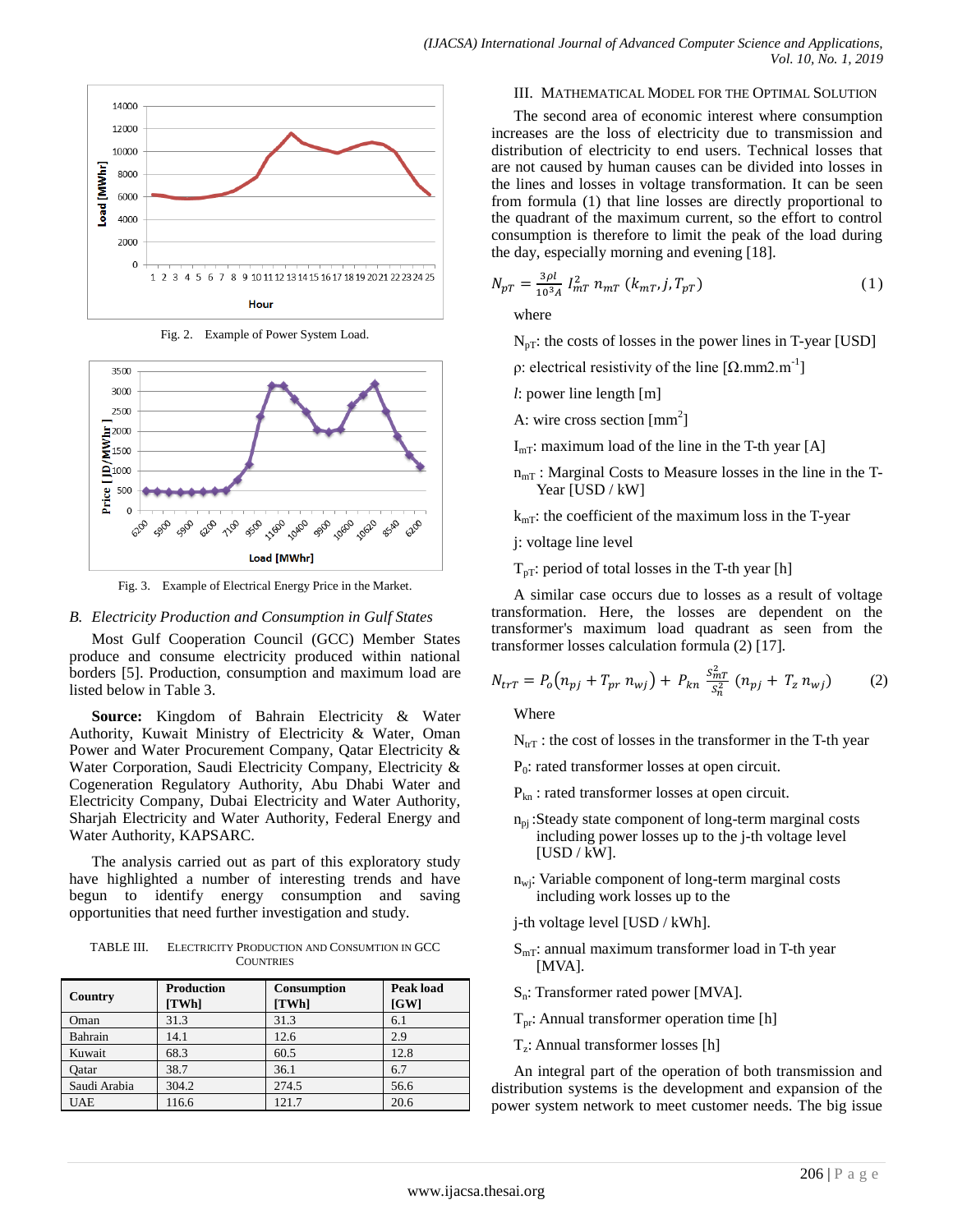is the design of the power lines so that it can transfer power at the time of the peak load and, on the other hand, that the design of this line cost is not over-sized above economic efficiency.

The mathematical model for optimal solution is given as explained in [1, 11] as follows:

$$
\sum_{i=2}^{24} (P_{2i} - P_{2i-1})^2 = Min
$$
  
\n
$$
P_{2i} = P_{1i} - \Delta P_i
$$
  
\n
$$
|P_{2i} - P_{1i}| \le |\Delta P_{mi}|
$$
  
\n
$$
\sum_{i=1}^{24} \Delta P_i = 0
$$
\n(3)

Where

 $P_{1i}$ : the power of the original load at hour i [MW]

 $P_{2i}$ : the power of the balanced load at hour i [MW]

 $P<sub>mi</sub>: Limits of power change in hour i [MW]$ 

ΔP<sup>i</sup> : change of power in hour i [MW]

i: day hour

### IV. ECONOMIC BENEFITS OF MANAGING THE CONSUMPTION OF SMALL CUSTOMERS

From the previous considerations and studies, we have come to the conclusion that the most suitable sector for consumption management in Oman as a study case of this paper is the low level consumption of households through indirect control of appliances, which can change the time of operation without greatly reducing the comfort of using this appliance. For the initial analysis, a smaller area in Oman having 115 households with a total annual consumption of 345 MWh has been chosen. As input data, the average diagrams (2015-2017) for individual seasons - spring (March-May), summer (June-August), autumn (September-November) and winter (December-February) have been chosen [1, 13].

In order to keep a complete comfort of the customers, we had to manage only the appliances that would not limit the customers. In this case, the thermal storage devices just like water heaters that are currently mostly controlled by BRC global standards and can be used to reduce the load in an emergency are the most suitable. The opposite direction of cooling has the same inertia effect.



Fig. 4. Load Duration Curve Modification in One Day in Autumn.

|                                                                 |               | <b>Spring</b>  |           | <b>Summer</b>  |         | <b>Autumn</b>  |           | Winter         |            |
|-----------------------------------------------------------------|---------------|----------------|-----------|----------------|---------|----------------|-----------|----------------|------------|
|                                                                 |               | Working<br>day | Weekend   | Working<br>day | Weekend | Working<br>day | Weekend   | Working<br>day | Weekend    |
| average daily consumption<br>of the area [kWh]                  |               | 2166,3         | 2 2 7 0.5 | 1 690,6        | 1 694,7 | 2 1 2 2 , 7    | 2 2 0 2 0 | 2644,9         | 2 7 6 1 .5 |
| maximum daily<br>potential<br>shedding                          | [kWh]         | 84,6           | 170.7     | 84,6           | 170,7   | 84,6           | 170.7     | 84,6           | 170,7      |
|                                                                 | $\frac{0}{0}$ | 3.91           | 7,52      | 5,00           | 10.07   | 3.99           | 7.75      | 3,20           | 6,18       |
| used daily<br>potential<br>shedding                             | [kWh]         | 52,6           | 81,7      | 44.7           | 44,4    | 64,8           | 110.3     | 55.3           | 104        |
|                                                                 | $\frac{0}{0}$ | 2,43           | 3.60      | 2,64           | 2,62    | 3,05           | 5,01      | 2,09           | 3,77       |
|                                                                 |               |                |           |                |         |                |           |                |            |
| Days no.                                                        |               | 66             | 26        | 66             | 26      | 65             | 26        | 64             | 27         |
| Original cost of energy<br>per day                              |               |                |           |                |         |                |           |                |            |
| The difference in energy<br>costs per day                       |               | 7,26           | 7,54      | 8,03           | 9,02    | 22,06          | 33,15     | 22,06          | 42,29      |
| The difference in energy<br>costs for the whole period<br>[USD] |               | 479            | 196       | 530            | 235     | 1434           | 862       | 1412           | 1 1 4 2    |
| Total difference per year<br>6289<br>[USD]                      |               |                |           |                |         |                |           |                |            |

| TABLE IV. | ESTIMATION OF COST SAVINGS OF ENERGY PURCHASE DURING CONTROL |
|-----------|--------------------------------------------------------------|
|           |                                                              |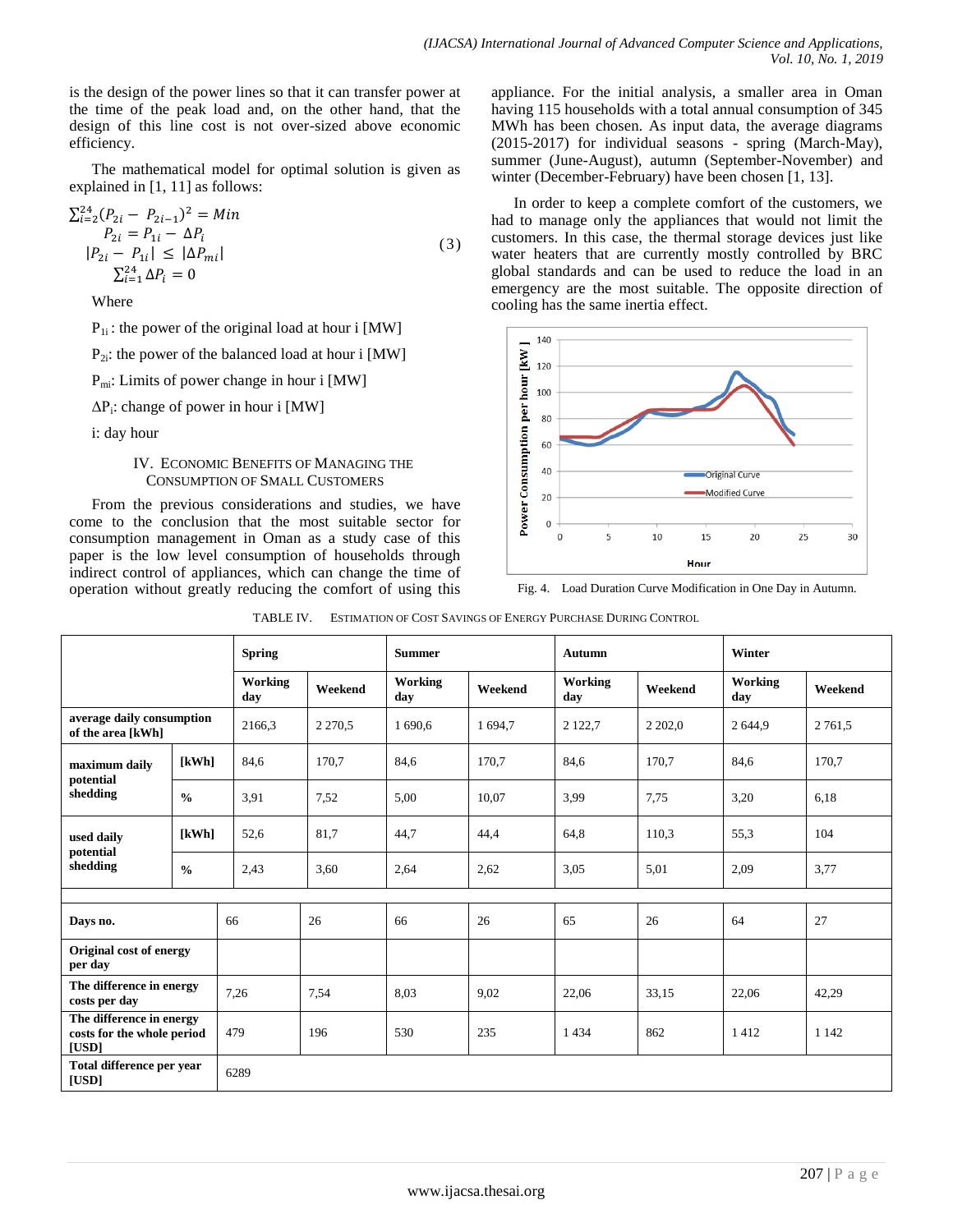The BRC global standards for both small consumers (households), where switched appliances are predominantly storage stoves for heating and hot water boilers, and large consumers (enterprises) that control non-industrial appliances such as water pumps, air conditioning and heating.

Fig. 4 shows an example of load shedding on a working day in the autumn, where the positive control values represent a delay in consumption (turning off the appliances) and the negative value represents the switching on of the appliances. We have determined the shedding values so as to limit the power consumption as much as possible and to balance the load diagram as much as possible.

The main objective was therefore to shift the consumption from midday (weekends) and afternoon peak to morning hours when the load is the smallest. From the calculation of the maximum load shedding potential in the given area, 84.6 kWh could be shed during the working day and 170.7 kWh during the weekend, which represents from 3 to 10% of the daily energy consumption (Table 4). When calculating the difference in the cost of purchasing electricity at average prices on the daily market, I saved 6,289 USD per year.

# V. SIMULATION RESULTS

Economical benefits of Demand Side Management are obtained through adopting soft options like higher prices during peak hours, low rates during off-peaks, interruptible tariffs which improve the efficiency of various end-users through developing and promoting energy efficient technologies. An example is the use of energy storage units to store energy during off-peak hours and discharge them during peak hours DSM, also includes options such as renewable energy systems, independent power purchase, etc. thus to meet the customer's demand at the lowest possible cost.

When setting control limits, it is assumed that all devices will be connected to the information network and will be able to drive according to the system's instructions. In the real situation, these limits will be reduced by parts of appliances that will not be in the system.

It is also assumed that all customers will proceed to control their appliances. A further reduction in potential will be due to the unwillingness of customers to engage in the management system.

This unwillingness is mainly due to an interference with the daytime activities of a person, thereby losing a certain amount of freedom and comfort, and moving the function of relatively noisy appliances (dishwasher, washing machine) into the early morning hours (3-6 hours).

In such a small area of management, it encounters a problem of very small values, where these control values correspond only to the power of several units of appliances, so such average values will in most cases be different from the real situation.

The larger the area will be taken into account and the greater the number of appliances will be involved in the management, the average estimates will be closer to the actual values, so it is advisable to count with the whole territory of Amman.

# VI. CONCLUSION

The energy demand manager DSM, described in this work, is subject to the following goals:

Encourage consumers to use less energy during peak hours, or to transfer the time of energy utilization to valley hours, such as night and weekends.

Reduce the need for investments in networks and/or power generation plants to meet the peak needs. Demand management does not necessarily lead to a reduction in total energy consumption.

One of the main objectives of demand management is the burden of consumers on the basis of the real price of the facilities and services they receive. If it is possible to charge consumers amounts to lower electric power during peak hours, and more during peak hours, supply and demand will encourage consumers to theoretically use less electricity during peak hours, which is achieved Main objective of demand management.

The problem of small values does not occur with such a large sample of households, with the participation of only 20% of them. The average values in this case are very credibly close to the real values.

By estimating the potential of indirect management, it can be said that consumers have a greater value of free use of their appliances at their liking than the price advantage of electricity for these appliances.

The maximum indirect control potential ranges from 6 to 20% of the daily MOO energy consumed, depending on the day of the week and the season. The usable potential is only between 3 and 8% and only about 1% to 2% for 20% of households.

As a result of indirect management, losses due to MOO are reduced by 3% at full potential and by 1% in 20% of households.

If the electricity for indirect management was purchased on the daily market, it would save several million crowns annually, but after including the price advantage, this procedure would be very wasteful.

As a result of the alignment of the subscription diagram, the use of the line would increase and increase safety due to the lower peaks in the take-off but would not save on the payments for the reserved capacity of the transmission system.

In spite of all these positive issues, it should be realized that for this management a massive infrastructure connected to each household and processing huge volume of data would have to be built. According to estimates, the net present value of expenditures could reach up to USD 4.2 billion by 2040 [17].